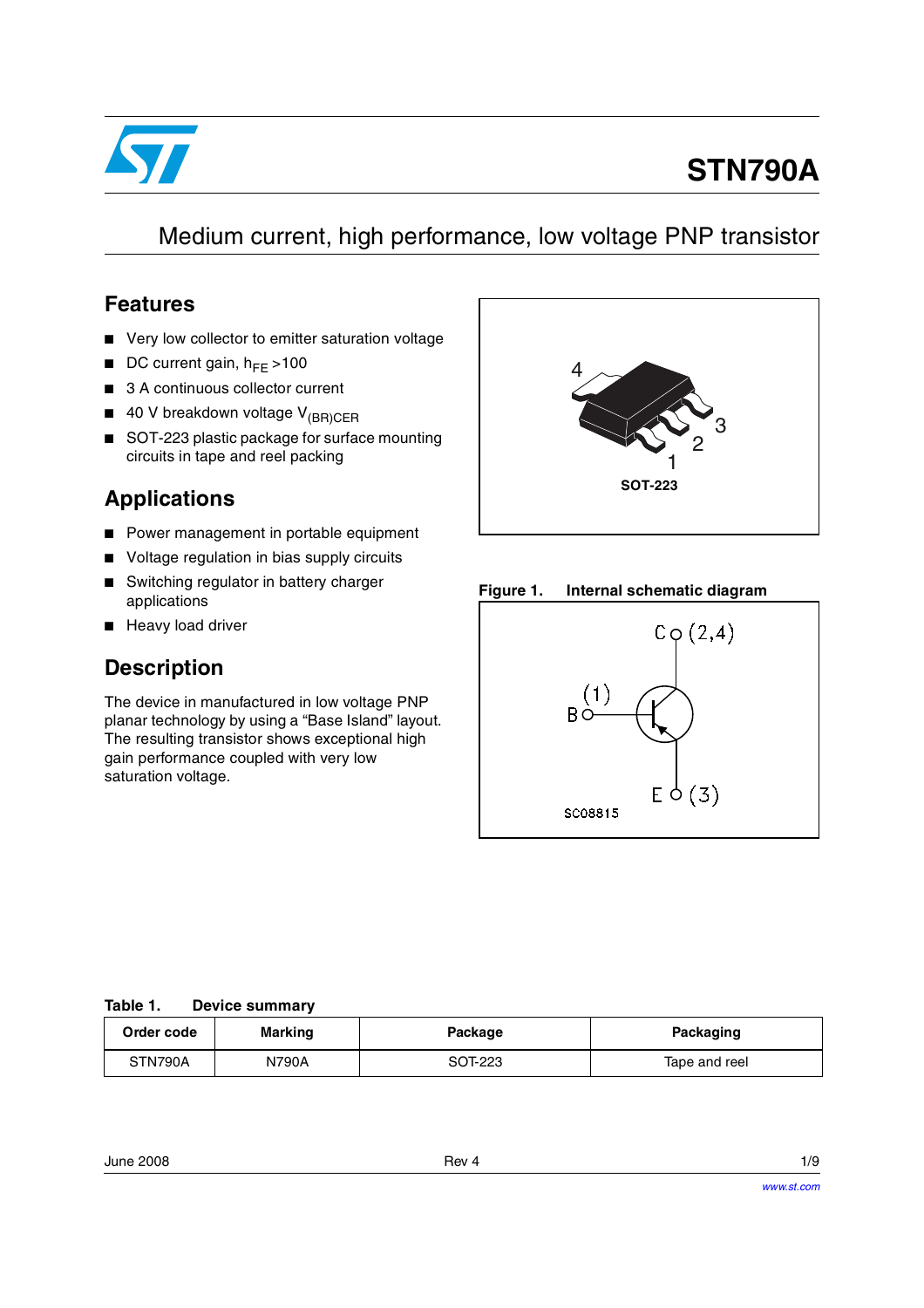# **1 Electrical ratings**

| Table 2. |  | Absolute maximum rating |  |
|----------|--|-------------------------|--|
|----------|--|-------------------------|--|

| Symbol                  | <b>Parameter</b>                                     | <b>Value</b> | Unit |
|-------------------------|------------------------------------------------------|--------------|------|
| V <sub>CBO</sub>        | Collector-base voltage ( $I_F = 0$ )                 | $-40$        | v    |
| $V_{CER}$               | Collector-emitter voltage ( $R_{BF}$ = 47 $\Omega$ ) | $-40$        | v    |
| V <sub>CEO</sub>        | Collector-emitter voltage ( $I_B = 0$ )              | -30          | v    |
| V <sub>EBO</sub>        | Emitter-base voltage ( $I_C = 0$ )                   | -5           | v    |
| $\mathsf{I}_\mathsf{C}$ | Collector current                                    | -3           | Α    |
| $I_{CM}$                | Collector peak current ( $tP < 5$ ms)                | -6           | A    |
| $P_{\text{tot}}$        | Total dissipation at $T_{amb}$ = 25 °C               | 1.6          | w    |
| $T_{\text{stg}}$        | Storage temperature                                  | $-65$ to 150 | °C   |
| $T_{\sf J}$             | Max. operating junction temperature                  | 150          | °C   |

#### Table 3. **Thermal data**

| Svmbol | <b>Parameter</b>                                            | Value | Unit |
|--------|-------------------------------------------------------------|-------|------|
|        | $Rthi-amb$ Thermal resistance junction-ambient $(1)$<br>max | 78    | °C/W |
| - -    | $- - -$                                                     |       |      |

1. Device mounted on PCB area of 1 cm<sup>2</sup>.

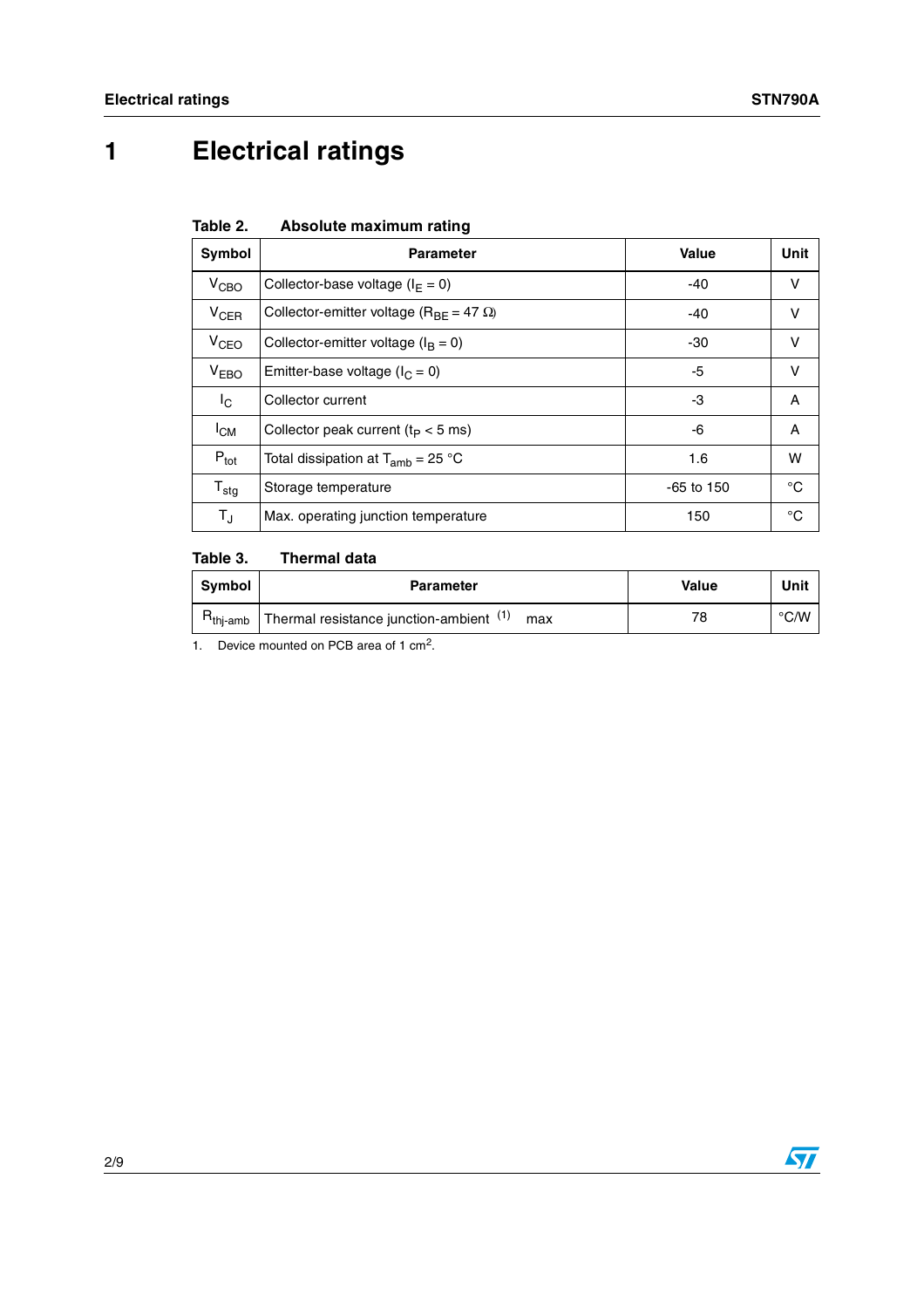# **2 Electrical characteristics**

 $(T_{\text{case}} = 25 \text{ °C}$  unless otherwise specified)

| Symbol                       | <b>Parameter</b>                                                 | <b>Test conditions</b>                             | Min.  | Typ.   | Max.          | <b>Unit</b> |
|------------------------------|------------------------------------------------------------------|----------------------------------------------------|-------|--------|---------------|-------------|
| $I_{CBO}$                    | Collector cut-off current<br>$(I_F = 0)$                         | $V_{CB} = -30 V$<br>$V_{CB} = -30 V; T_C = 100 °C$ |       |        | $-10$<br>-100 | μA<br>μA    |
| $I_{EBO}$                    | Emitter cut-off current<br>$(I_C = 0)$                           | $V_{FB} = -4 V$                                    |       |        | -10           | μA          |
| $V_{(BR)CEO}$ <sup>(1)</sup> | Collector-emitter<br>breakdown voltage<br>$(I_{\rm B} = 0)$      | $I_C = -10$ mA                                     | $-30$ |        |               | V           |
| $V_{(BR)CER}$ <sup>(1)</sup> | Collector-emitter<br>breakdown voltage<br>$(R_{BF} = 47 \Omega)$ | $I_C = -10$ mA                                     | $-40$ |        |               | v           |
| $V_{(BR)CBO}$                | Collector-base<br>breakdown voltage<br>$(I_E = 0)$               | $I_C = -100 \mu A$                                 | $-40$ |        |               | V           |
| $V_{(BR)EBO}$                | Emitter-base breakdown<br>voltage $(I_C = 0)$                    | $I_F = -100 \mu A$                                 | $-5$  |        |               | V           |
|                              | Collector-emitter<br>saturation voltage                          | $I_C = -0.5 A$ $I_B = -5 mA$                       |       |        | $-0.15$       | v           |
|                              |                                                                  | $I_C = -1.2 A$ $I_B = -20 mA$                      |       |        | $-0.25$       | v           |
| $V_{CE(sat)}$ <sup>(1)</sup> |                                                                  | $I_C = -2 A$ $I_B = -20 mA$                        |       |        | $-0.5$        | V           |
|                              |                                                                  | $I_C = -3 A$ $I_B = -100 mA$                       |       |        | $-0.7$        | V           |
|                              |                                                                  | $I_C = -3 A$ $I_B = -100 mA$                       |       |        |               |             |
|                              |                                                                  | $T_{\rm J}$ = 100 °C                               |       |        | $-0.9$        | $\vee$      |
| $V_{BE(sat)}$ <sup>(1)</sup> | Base-emitter saturation<br>voltage                               | $I_C = -1$ A<br>$I_B = -10$ mA                     |       | $-0.8$ | -1            | V           |
| $V_{BE(on)}$ <sup>(1)</sup>  | Base-emitter on voltage                                          | $I_C = -1$ A<br>$V_{CF} = -2 V$                    |       | $-0.8$ | $-1$          | v           |
|                              |                                                                  | $I_C$ = -10 mA $V_{CF}$ = -2 V                     | 100   | 200    | 400           |             |
|                              | DC current gain                                                  | $I_C$ = -500 mA $V_{CF}$ = -2 V                    | 100   | 200    | 400           |             |
| $h_{FE}$ <sup>(1)</sup>      |                                                                  | $V_{CF} = -1 \text{ A}$ $V_{CF} = -2 \text{ V}$    | 100   |        |               |             |
|                              |                                                                  | $I_C = -2 A$<br>$V_{CF} = -1 V$                    | 100   | 160    |               |             |
|                              |                                                                  | $V_{CF} = -1 V$<br>$I_C = -3 A$                    | 90    | 130    |               |             |

### **Table 4. Electrical characteristics**

 $\sqrt{2}$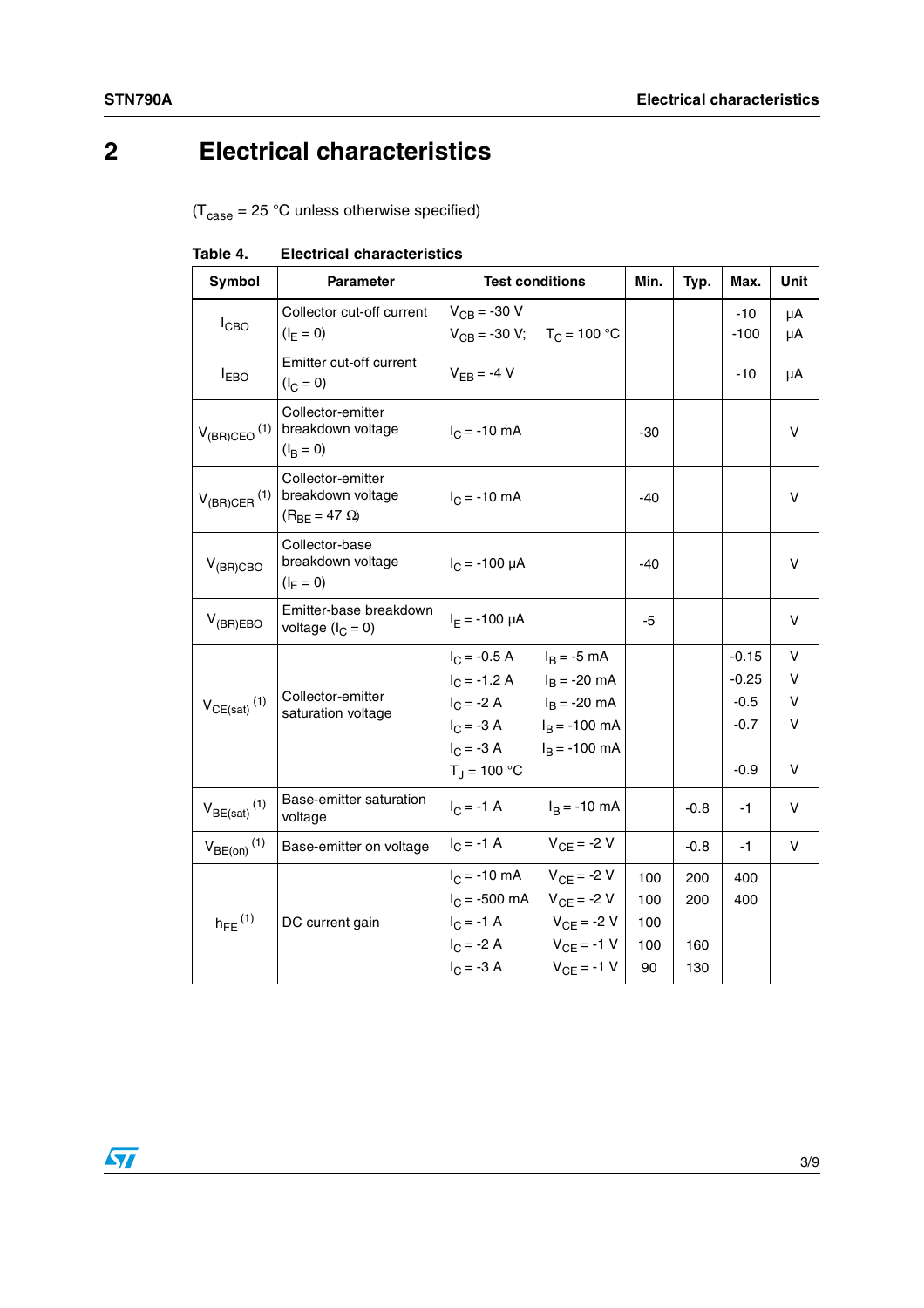| Symbol                      | <b>Parameter</b>            | <b>Test conditions</b>                                                                                              | Min. | Typ. | Max. | Unit       |
|-----------------------------|-----------------------------|---------------------------------------------------------------------------------------------------------------------|------|------|------|------------|
| f <sub>t</sub>              | <b>Transition frequency</b> | $I_C = -50$ mA<br>$V_{CF} = -5 V$<br>$f = 50$ MHz                                                                   |      | 100  |      | <b>MHz</b> |
|                             | Resistive load              |                                                                                                                     |      |      |      |            |
| $t_{d}$                     | Delay time                  |                                                                                                                     |      | 180  | 220  | ns         |
| t,                          | Rise time                   | $V_{\text{CC}} = -3 \text{ A}$ $V_{\text{CC}} = -20 \text{ V}$<br>$I_{\text{B1}} = -I_{\text{B2}} = -60 \text{ mA}$ |      | 160  | 210  | ns         |
| $\mathfrak{t}_{\mathsf{s}}$ | Storage time                | see Figure 8                                                                                                        |      | 250  | 300  | ns         |
| t <sub>f</sub>              | Fall time                   |                                                                                                                     |      | 80   | 100  | ns         |

**Table 4. Electrical characteristics (continued)**

1. Pulse duration = 300  $\mu$ s, duty cycle ≤1.5%

## **2.1 Electrical characteristics (curves)**



Figure 2. DC current gain **Figure 3. DC current gain** 





 $\overline{\mathbf{S}}$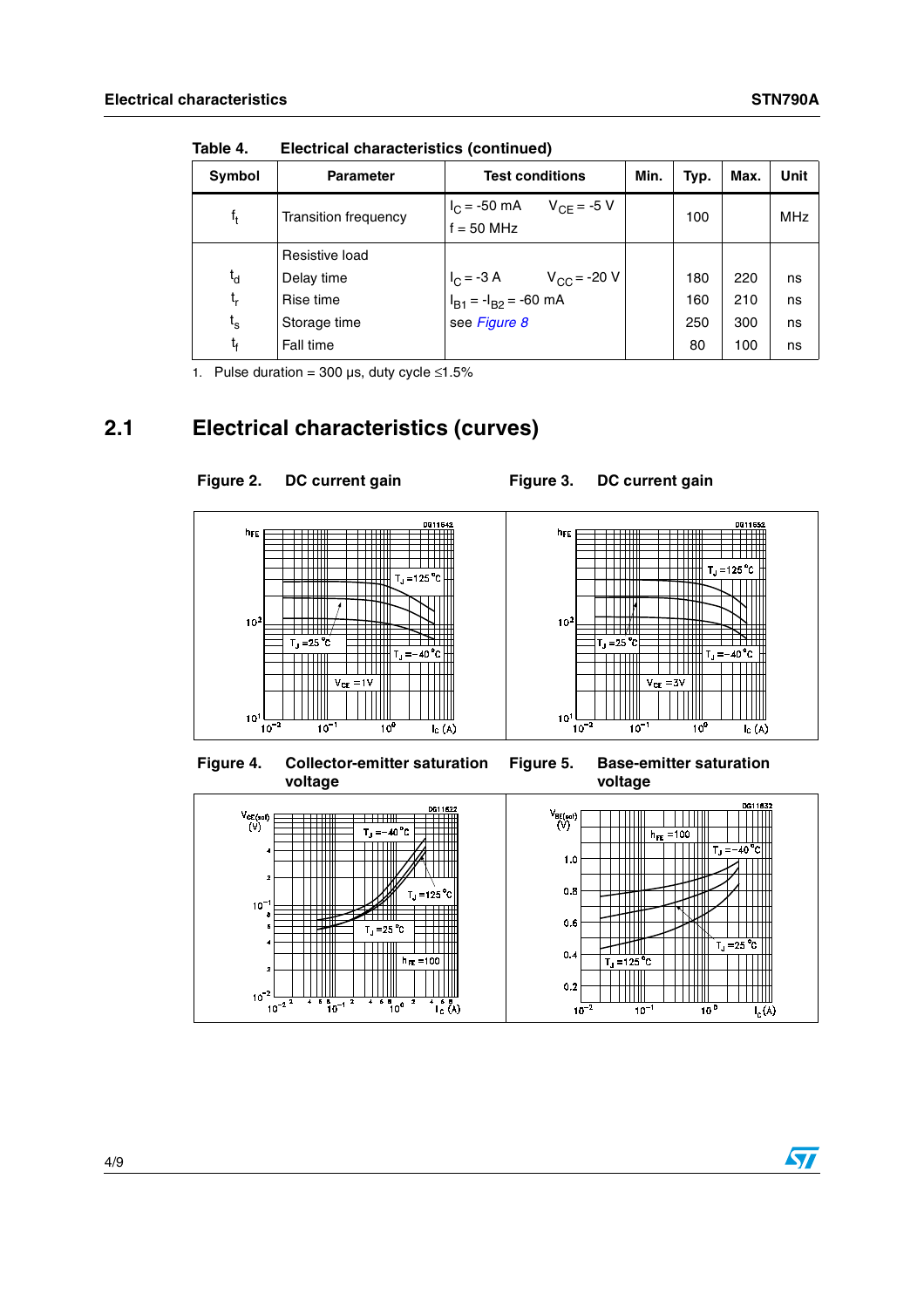

### **Figure 6. Switching time resistive load Figure 7. Switching time resistive load**

## **2.2 Test circuit**

<span id="page-4-0"></span>



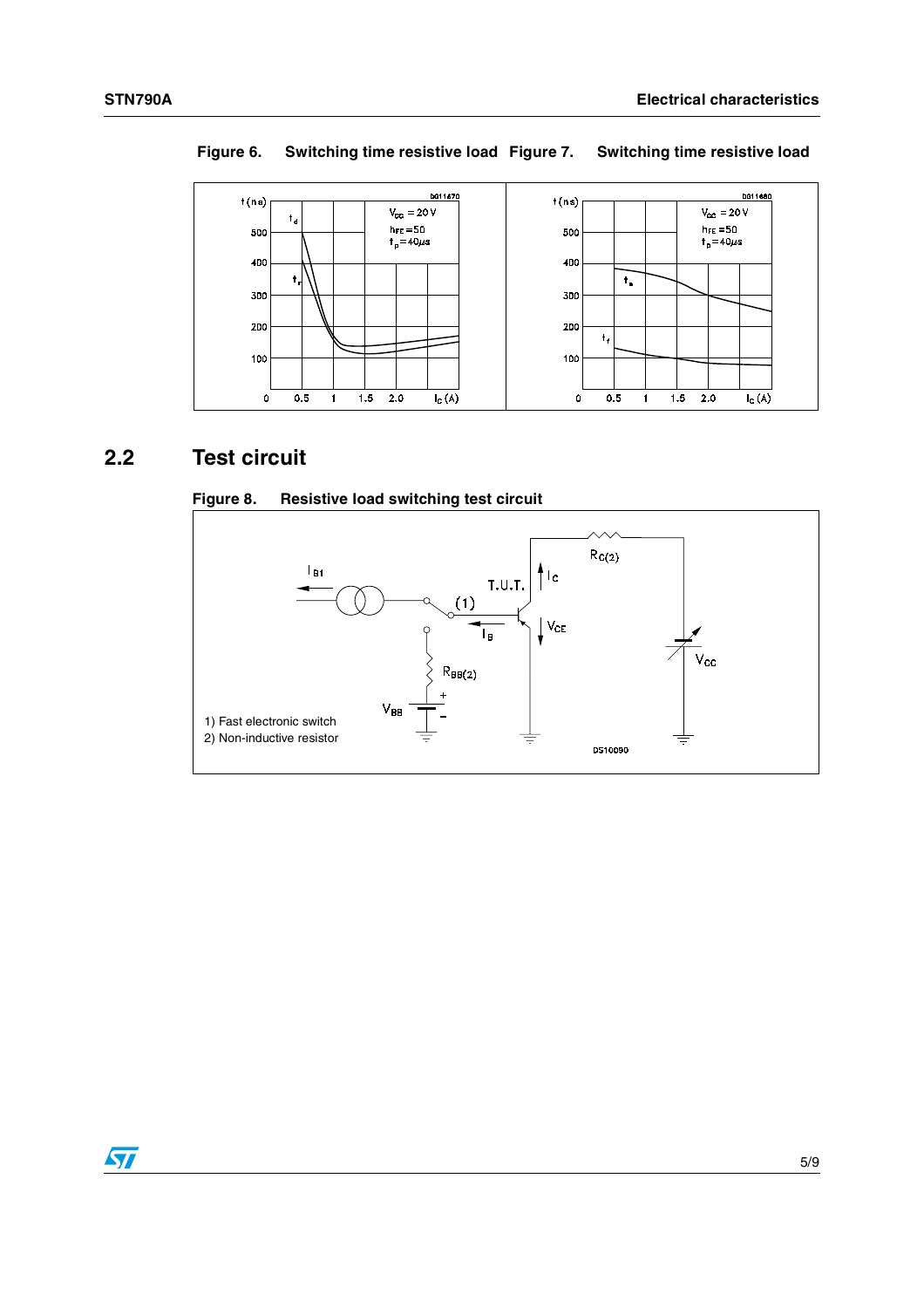# **3 Package mechanical data**

In order to meet environmental requirements, ST offers these devices in ECOPACK® packages. These packages have a Lead-free second level interconnect. The category of second level interconnect is marked on the package and on the inner box label, in compliance with JEDEC Standard JESD97. The maximum ratings related to soldering conditions are also marked on the inner box label. ECOPACK is an ST trademark. ECOPACK specifications are available at: www.st.com

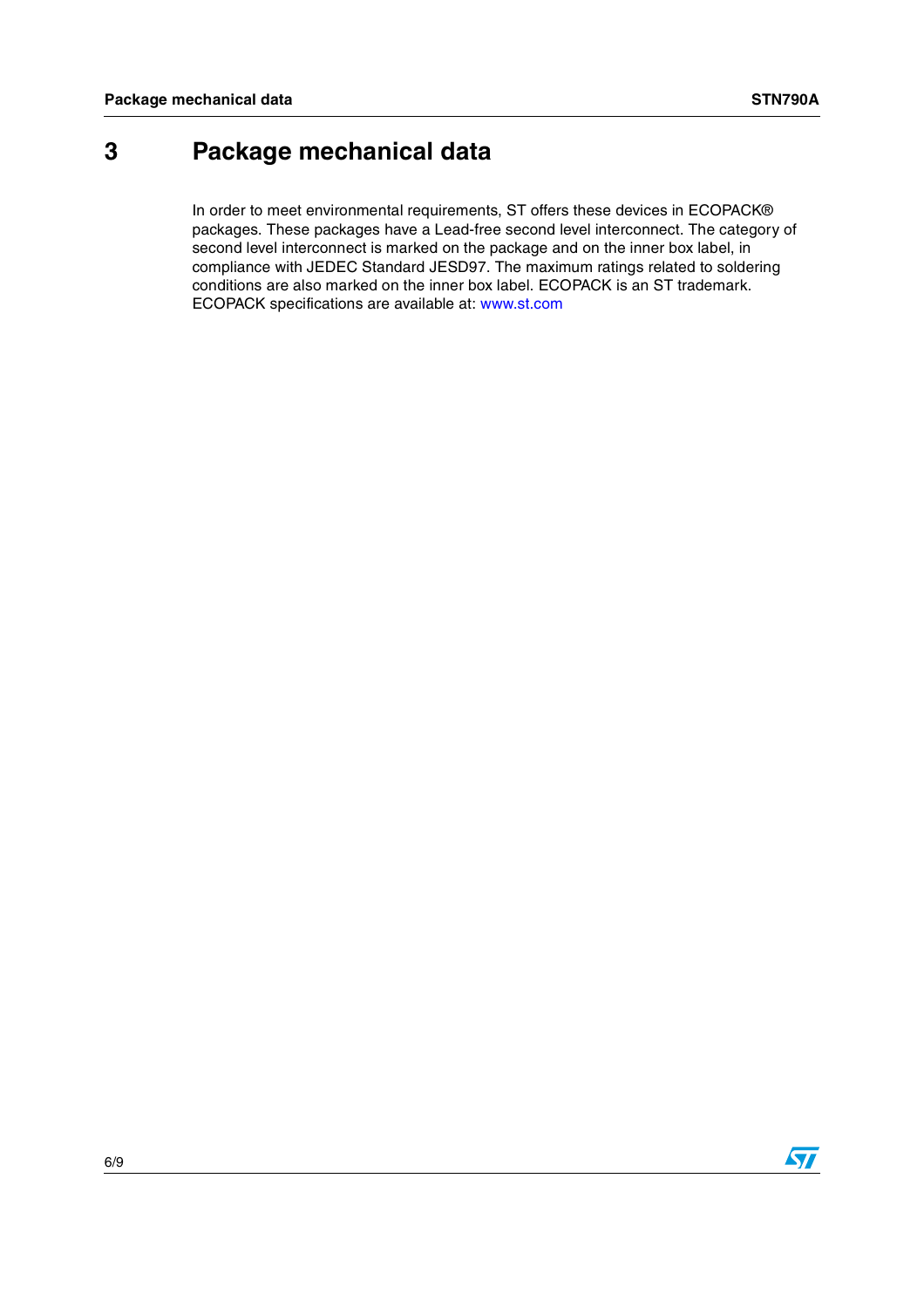| SOT-223 mechanical data |      |      |                 |  |  |  |
|-------------------------|------|------|-----------------|--|--|--|
| DIM.                    |      | mm.  |                 |  |  |  |
|                         | min. | typ  | max.            |  |  |  |
| A                       |      |      | 1.80            |  |  |  |
| A1                      | 0.02 |      | 0.1             |  |  |  |
| B                       | 0.60 | 0.70 | 0.85            |  |  |  |
| <b>B1</b>               | 2.90 | 3.00 | 3.15            |  |  |  |
| c                       | 0.24 | 0.26 | 0.35            |  |  |  |
| D                       | 6.30 | 6.50 | 6.70            |  |  |  |
| e                       |      | 2.30 |                 |  |  |  |
| e <sub>1</sub>          |      | 4.60 |                 |  |  |  |
| $\mathsf E$             | 3.30 | 3.50 | 3.70            |  |  |  |
| H                       | 6.70 | 7.00 | 7.30            |  |  |  |
| $\vee$                  |      |      | 10 <sup>o</sup> |  |  |  |



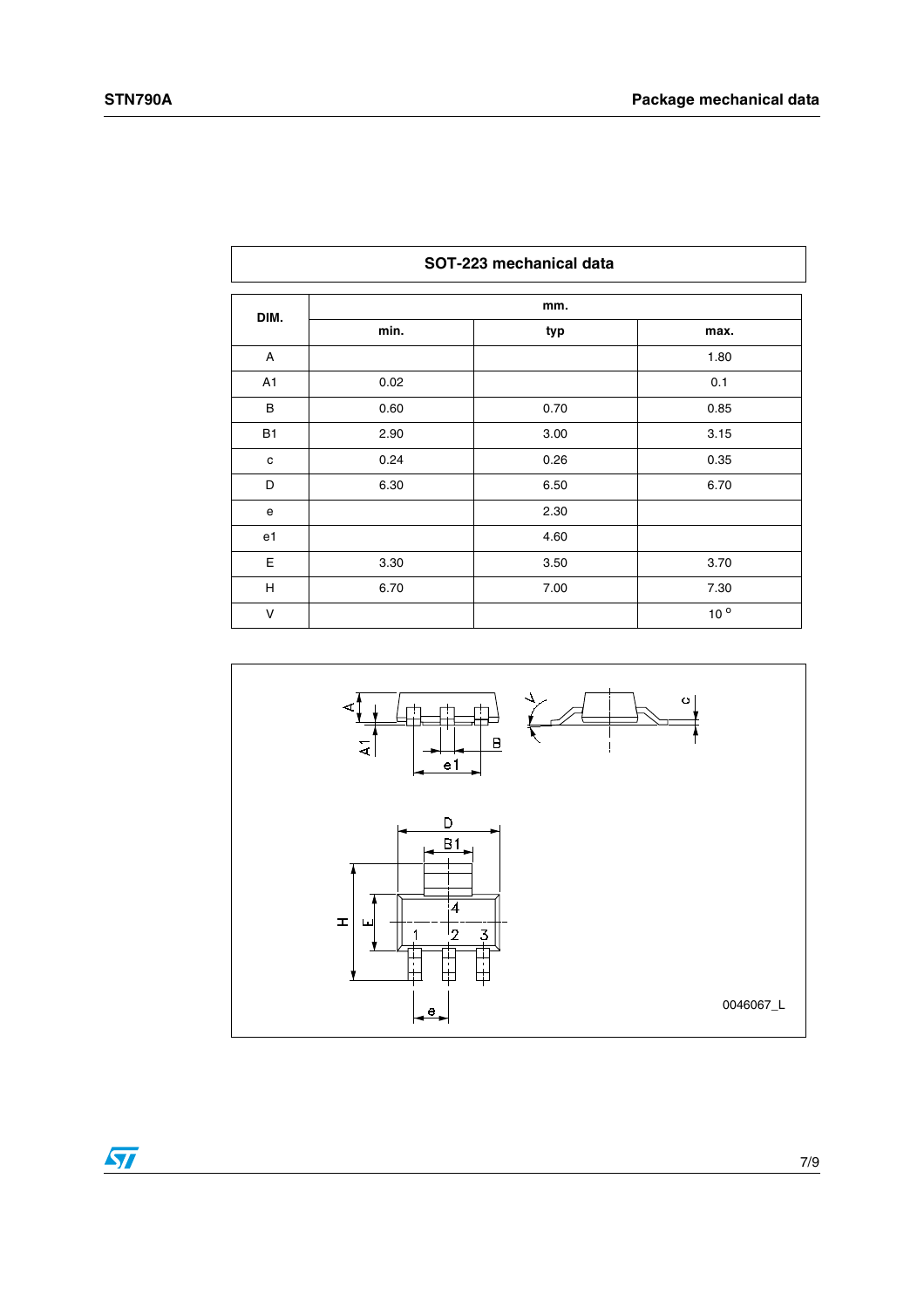# **4 Revision history**

#### Table 5. **Document revision history**

| <b>Date</b> | <b>Revision</b> | <b>Changes</b>                   |
|-------------|-----------------|----------------------------------|
| 24-Mar-2006 | З               | Updated to new template          |
| 26-Jun-2008 | Δ               | Updated SOT-223 mechanical data. |